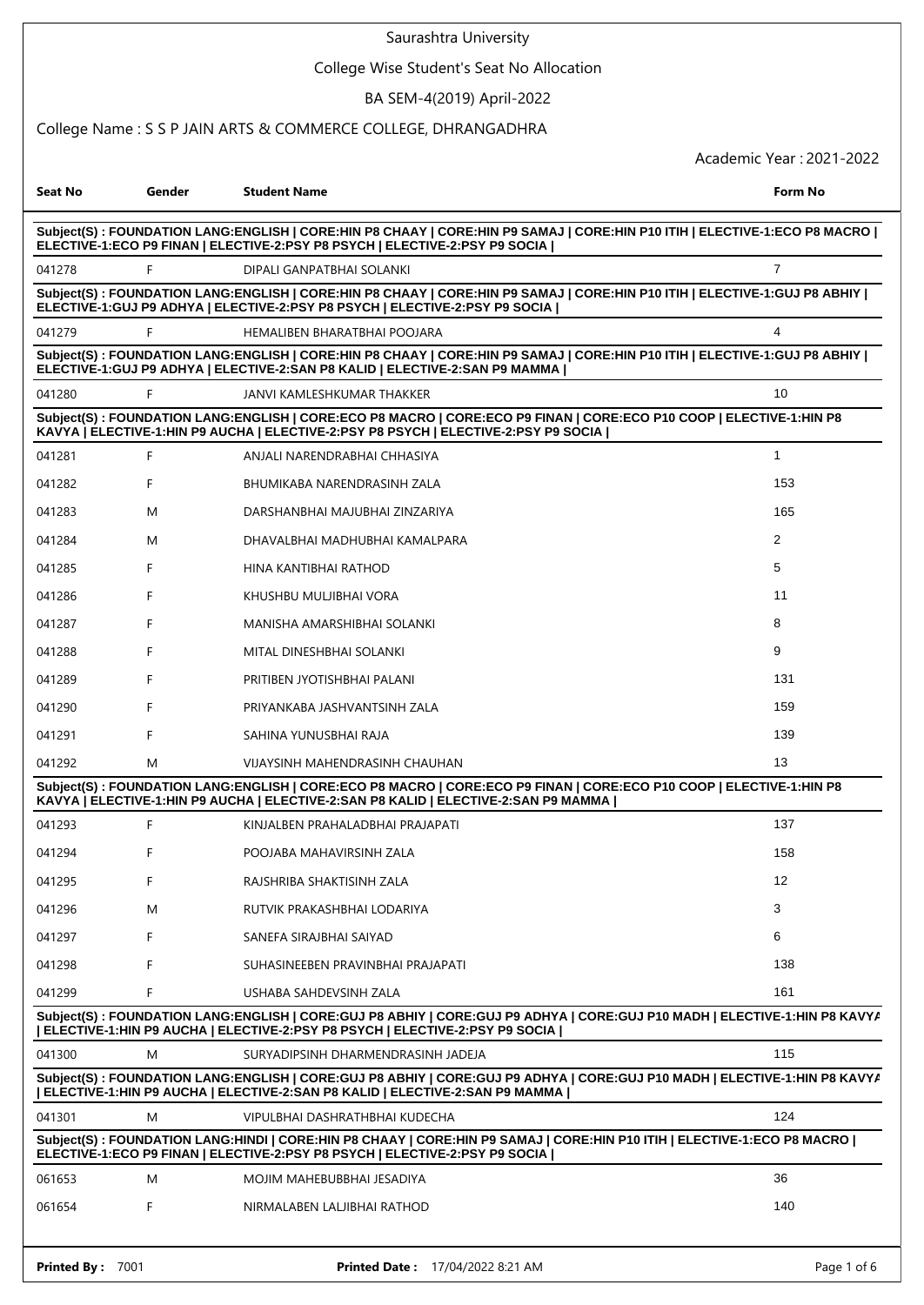### College Wise Student's Seat No Allocation

# BA SEM-4(2019) April-2022

### College Name : S S P JAIN ARTS & COMMERCE COLLEGE, DHRANGADHRA

| Seat No                                                                                                                                                                                                  | Gender | <b>Student Name</b>                                                                                                                                                                                         | Form No |  |
|----------------------------------------------------------------------------------------------------------------------------------------------------------------------------------------------------------|--------|-------------------------------------------------------------------------------------------------------------------------------------------------------------------------------------------------------------|---------|--|
| Subject(S): FOUNDATION LANG:HINDI   CORE:HIN P8 CHAAY   CORE:HIN P9 SAMAJ   CORE:HIN P10 ITIH   ELECTIVE-1:ECO P8 MACRO  <br>ELECTIVE-1:ECO P9 FINAN   ELECTIVE-2:SAN P8 KALID   ELECTIVE-2:SAN P9 MAMMA |        |                                                                                                                                                                                                             |         |  |
| 061655                                                                                                                                                                                                   | M      | PARIMAL ARAJANBHAI DHARIYAPARMAR                                                                                                                                                                            | 104     |  |
|                                                                                                                                                                                                          |        | Subject(S): FOUNDATION LANG:HINDI   CORE:HIN P8 CHAAY   CORE:HIN P9 SAMAJ   CORE:HIN P10 ITIH   ELECTIVE-1:GUJ P8 ABHIY  <br>ELECTIVE-1:GUJ P9 ADHYA   ELECTIVE-2:PSY P8 PSYCH   ELECTIVE-2:PSY P9 SOCIA    |         |  |
| 061656                                                                                                                                                                                                   | Μ      | ASHUTOSH MADHUSUDANBHAI RAVAL                                                                                                                                                                               | 64      |  |
| 061657                                                                                                                                                                                                   | Μ      | DEVENDRA HIMATBHAI SOLANKI                                                                                                                                                                                  | 70      |  |
| 061658                                                                                                                                                                                                   | Μ      | DHARMRAJSINH SUJANSINH ZALA                                                                                                                                                                                 | 85      |  |
| 061659                                                                                                                                                                                                   | F      | NIDHIBEN JITENDRABHAI MAHETA                                                                                                                                                                                | 127     |  |
| 061660                                                                                                                                                                                                   | F      | SHUKUN SAHIRBHAI SHEKH                                                                                                                                                                                      | 145     |  |
| 061661                                                                                                                                                                                                   | M      | VIRBHADRASINH RAMDEVSINH ZALA                                                                                                                                                                               | 169     |  |
| 061662                                                                                                                                                                                                   | M      | YASH HARESHBHAI RAVAL                                                                                                                                                                                       | 65      |  |
|                                                                                                                                                                                                          |        | Subject(S): FOUNDATION LANG:HINDI   CORE:HIN P8 CHAAY   CORE:HIN P9 SAMAJ   CORE:HIN P10 ITIH   ELECTIVE-1:GUJ P8 ABHIY  <br>ELECTIVE-1: GUJ P9 ADHYA   ELECTIVE-2: SAN P8 KALID   ELECTIVE-2: SAN P9 MAMMA |         |  |
| 061663                                                                                                                                                                                                   | F      | BHAGVATIBEN MUKESHBHAI PARMAR                                                                                                                                                                               | 133     |  |
| 061664                                                                                                                                                                                                   | M      | DEVARAJBHAI JAGABHAI BHARAMANI                                                                                                                                                                              | 97      |  |
| 061665                                                                                                                                                                                                   | F.     | DHARMISHTHABEN JAYENDRASINH ZALA                                                                                                                                                                            | 84      |  |
| 061666                                                                                                                                                                                                   | F      | GAURIBEN NAVAGHANBHAI GOLTAR                                                                                                                                                                                | 31      |  |
| 061667                                                                                                                                                                                                   | F      | GAVARI BHARABHAI GOLTAR                                                                                                                                                                                     | 109     |  |
| 061668                                                                                                                                                                                                   | M      | GELABHAI LAKHMANBHAI GOLTAR                                                                                                                                                                                 | 110     |  |
| 061669                                                                                                                                                                                                   | Μ      | HITESHBHAI RAMJIBHAI CHAVADA                                                                                                                                                                                | 21      |  |
| 061670                                                                                                                                                                                                   | F.     | JALPABA BHOJUBHA ZALA                                                                                                                                                                                       | 89      |  |
| 061671                                                                                                                                                                                                   | M      | JAYDIPSINH JORUBHA ZALA                                                                                                                                                                                     | 91      |  |
| 061672                                                                                                                                                                                                   | M      | KANJI HARJIBHAI KATODIYA                                                                                                                                                                                    | 120     |  |
| 061673                                                                                                                                                                                                   | F      | KANUBEN NAVGHANBHAI MUNDHVA                                                                                                                                                                                 | 50      |  |
| 061674                                                                                                                                                                                                   | Μ      | KARANBHAI MANSUKHBHAI RATHOD                                                                                                                                                                                | 172     |  |
| 061675                                                                                                                                                                                                   | Μ      | KISHANKUMAR MAHADEVBHAI DANGAR                                                                                                                                                                              | 103     |  |
| 061676                                                                                                                                                                                                   | M      | LALJIBHAI GHANSHYAMBHAI JAGA                                                                                                                                                                                | 116     |  |
| 061677                                                                                                                                                                                                   | M      | MEHULBHAI RAMESHBHAI KOPANIYA                                                                                                                                                                               | 123     |  |
| 061678                                                                                                                                                                                                   | M      | MEHULKUMAR BHARATBHAI PARMAR                                                                                                                                                                                | 58      |  |
| 061679                                                                                                                                                                                                   | M      | MOHANBHAI LALJIBHAI BHARVAD                                                                                                                                                                                 | 17      |  |
| 061680                                                                                                                                                                                                   | F.     | MUSKANBANU MAYUDINBHAI KURESHI                                                                                                                                                                              | 40      |  |
| 061681                                                                                                                                                                                                   | F.     | NANDINIBA PRATAPSINH JADEJA                                                                                                                                                                                 | 35      |  |
| 061682                                                                                                                                                                                                   | M      | NAROTAMBHAI KISHANBHAI MULADIYA                                                                                                                                                                             | 129     |  |
| 061683                                                                                                                                                                                                   | F.     | NENSI JAYESHBHAI ZALA                                                                                                                                                                                       | 92      |  |
| 061684                                                                                                                                                                                                   | F.     | NIKITABA NARPATSINH VAGHELA                                                                                                                                                                                 | 77      |  |
| 061685                                                                                                                                                                                                   | F.     | NISHABEN MANSUKHBHAI GHOLAKIYA                                                                                                                                                                              | 29      |  |
| 061686                                                                                                                                                                                                   | F.     | PARULBEN VASUDEVBHAI PADALIYA                                                                                                                                                                               | 130     |  |
| 061687                                                                                                                                                                                                   | F      | PAYAL VALJIBHAI LARKHADIYA                                                                                                                                                                                  | 42      |  |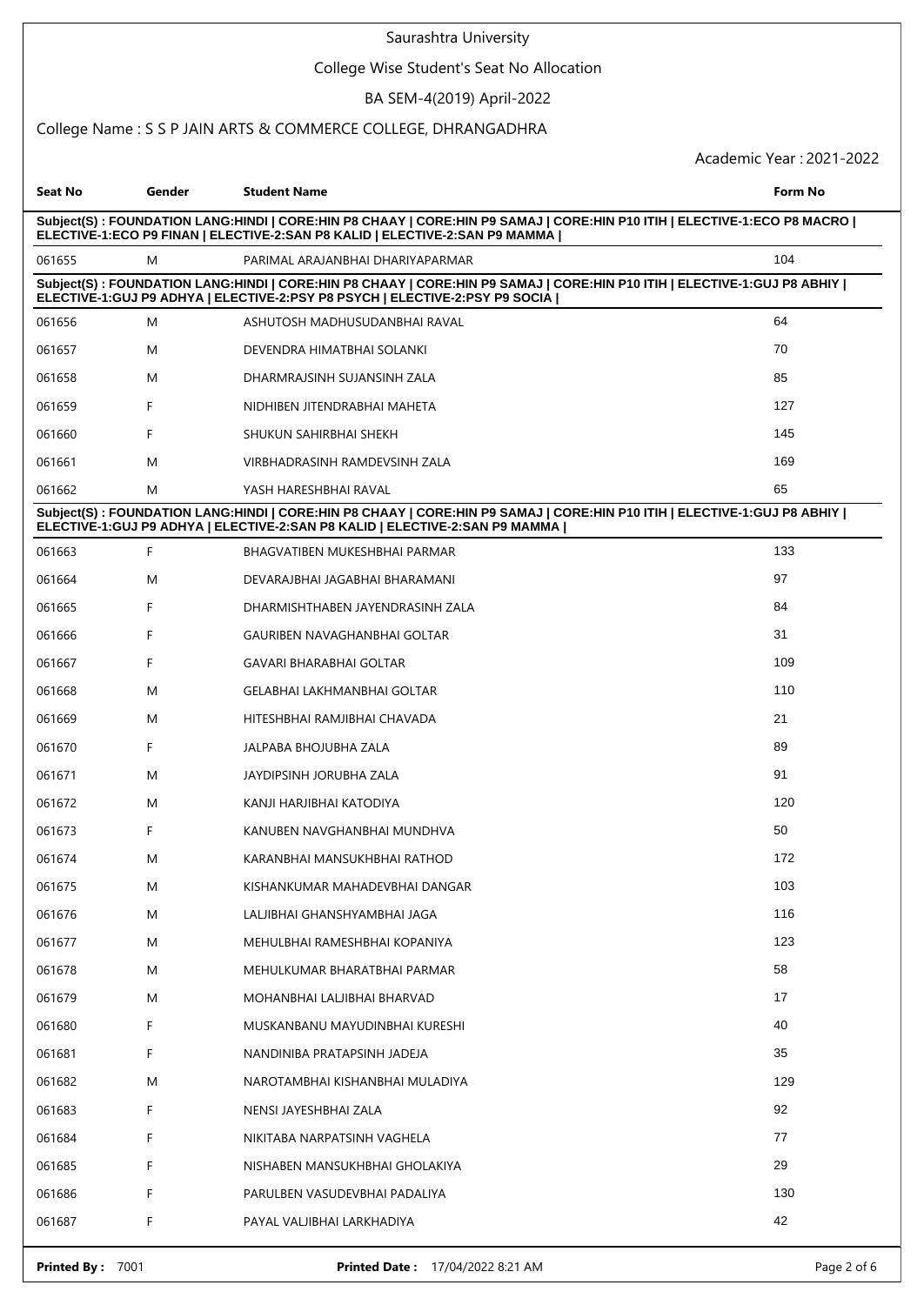### College Wise Student's Seat No Allocation

## BA SEM-4(2019) April-2022

## College Name : S S P JAIN ARTS & COMMERCE COLLEGE, DHRANGADHRA

| Seat No | Gender | <b>Student Name</b>                                                                                                                                                                                      | Form No |
|---------|--------|----------------------------------------------------------------------------------------------------------------------------------------------------------------------------------------------------------|---------|
| 061688  | M      | PRAKASHBHAI CHOTHABHAI GAMARA                                                                                                                                                                            | 27      |
| 061689  | M      | PRATIPALSINH GAJENDRASINH ZALA                                                                                                                                                                           | 93      |
| 061690  | M      | RAHULBHAI JALABHAI GAMARA                                                                                                                                                                                | 106     |
| 061691  | M      | RAJESH RAMESHBHAI KANAZARIYA                                                                                                                                                                             | 118     |
| 061692  | F      | RAKSHABEN NAVGHANBHAI GOLTAR                                                                                                                                                                             | 32      |
| 061693  | M      | RAYMALBHAI RUDABHAI ZAPADA                                                                                                                                                                               | 96      |
| 061694  | M      | SACHINKUMAR RAMESHBHAI KATODIYA                                                                                                                                                                          | 121     |
| 061695  | M      | SANJAYBHAI SAMARATBHAI JAGA                                                                                                                                                                              | 117     |
| 061696  | M      | SANJAYKUMAR BHARATBHAI TRETIYA                                                                                                                                                                           | 73      |
| 061697  | M      | SATISHBHAI HIRABHAI GAMARA                                                                                                                                                                               | 108     |
| 061698  | F      | SHITALBA PRADIPSINH VAGHELA                                                                                                                                                                              | 78      |
| 061699  | F      | SIMRANBEN FIROJBHAI SAMA                                                                                                                                                                                 | 141     |
| 061700  | F      | SNEHALBA SAHDEVSINH ZALA                                                                                                                                                                                 | 94      |
| 061701  | F      | SUZANBEN IKBALBHAI BOBADIYA                                                                                                                                                                              | 99      |
| 061702  | M      | YASHPALKUMAR DHIRAJBHAI SOLANKI                                                                                                                                                                          | 72      |
|         |        | Subject(S): FOUNDATION LANG:HINDI   CORE:ECO P8 MACRO   CORE:ECO P9 FINAN   CORE:ECO P10 COOP   ELECTIVE-1:HIN P8 KAVYA  <br>ELECTIVE-1:HIN P9 AUCHA   ELECTIVE-2:PSY P8 PSYCH   ELECTIVE-2:PSY P9 SOCIA |         |
| 061703  | M      | AARYAN KISHORBHAI MALHOTRA                                                                                                                                                                               | 48      |
| 061704  | M      | ARJUNBHAI SURAJBHAI PADHIYAR                                                                                                                                                                             | 167     |
| 061705  | F      | ASHIYANA AMITBHAI SIPAI                                                                                                                                                                                  | 69      |
| 061706  | M      | ASHVINBHAI DIPAKBHAI NANDESARIYA                                                                                                                                                                         | 51      |
| 061707  | F      | AVANIBEN MAHESHBHAI AZOLIYA                                                                                                                                                                              | 15      |
| 061708  | M      | AYAZ ALTAFBHAI MAYAK                                                                                                                                                                                     | 171     |
| 061709  | M      | BHAVESHBHAI MUKESHBHAI MAKAVANA                                                                                                                                                                          | 43      |
| 061710  | M      | CHIRAGKUMAR GANESHBHAI MAJETHIYA                                                                                                                                                                         | 128     |
| 061711  | M      | GAUTAMKUMAR JAYANTILAL RATHOD                                                                                                                                                                            | 61      |
| 061712  | M      | <b>GHANSHYAMSINH AJITSINH ZALA</b>                                                                                                                                                                       | 87      |
| 061713  | M      | HARESHBHAI DEVJIBHAI LODARIYA                                                                                                                                                                            | 126     |
| 061714  | M      | HARSHADBHAI GHANSHYAMBHAI CHAUHAN                                                                                                                                                                        | 20      |
| 061715  | M      | INDRAVIJAYSINH BHARATSINH ZALA                                                                                                                                                                           | 155     |
| 061716  | F      | JYOTSANABEN VINODBHAI VADHER                                                                                                                                                                             | 147     |
| 061717  | F      | KAVITA MOTILAL VADHER                                                                                                                                                                                    | 75      |
| 061718  | F      | KHUSHALI KISHANBHAI KANJIYA                                                                                                                                                                              | 37      |
| 061719  | M      | KULDIPSINH RAJENDRASINH ZALA                                                                                                                                                                             | 156     |
| 061720  | M      | MAHESHKUMAR PREMJIBHAI SURELA                                                                                                                                                                            | 146     |
| 061721  | M      | MEHUL RAJUBHAI KUMARKHANIYA                                                                                                                                                                              | 170     |
| 061722  | M      | MOHITBHAI HARESHBHAI SHRAVAN                                                                                                                                                                             | 68      |
|         |        |                                                                                                                                                                                                          |         |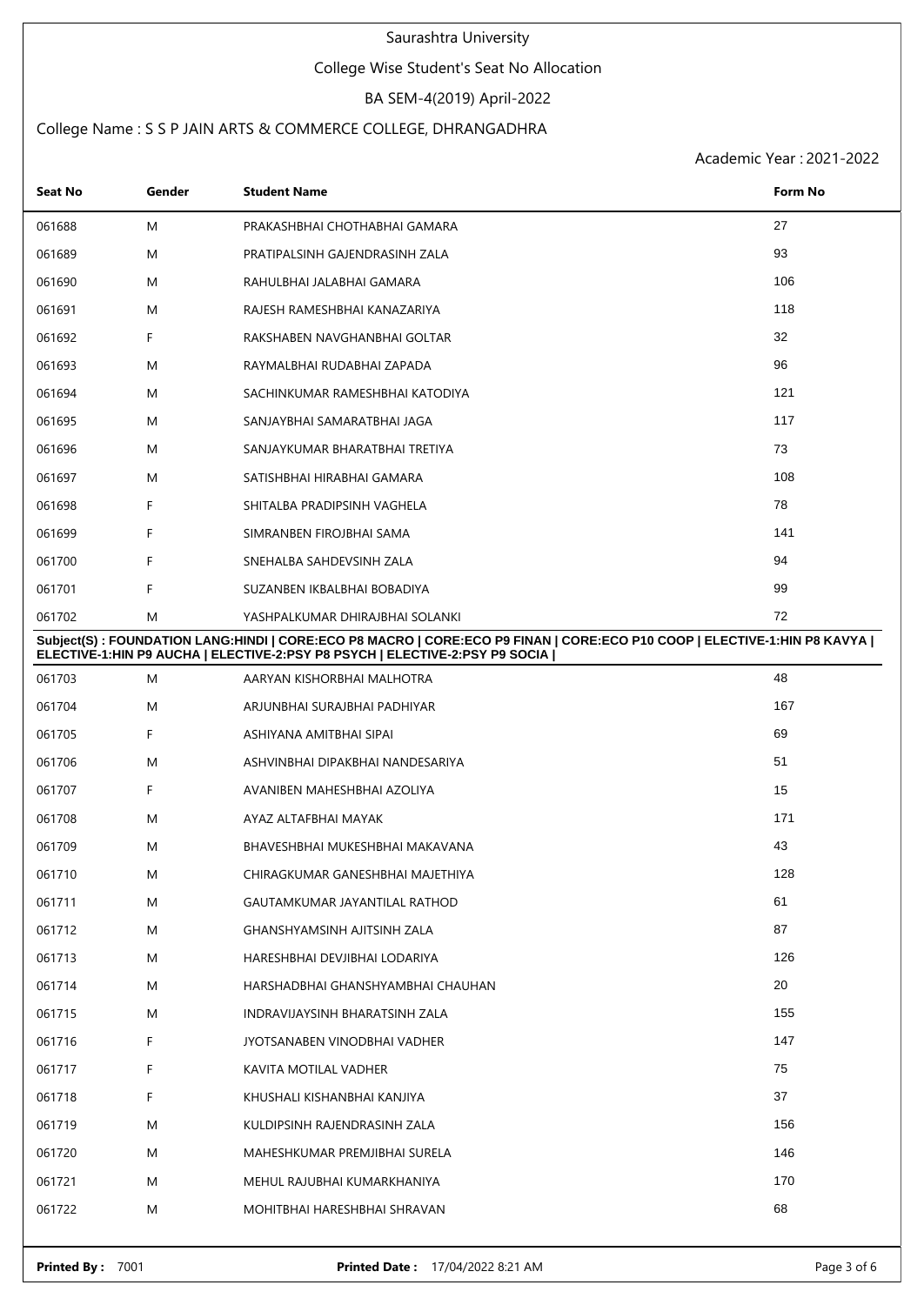### College Wise Student's Seat No Allocation

## BA SEM-4(2019) April-2022

## College Name : S S P JAIN ARTS & COMMERCE COLLEGE, DHRANGADHRA

| <b>Seat No</b> | Gender | <b>Student Name</b>                                                                                                                                                                                      | Form No |
|----------------|--------|----------------------------------------------------------------------------------------------------------------------------------------------------------------------------------------------------------|---------|
| 061723         | M      | NILESHKUMAR CHAKUBHAI SAPARA                                                                                                                                                                             | 143     |
| 061724         | F      | POOJABA RANJITSINH JADAV                                                                                                                                                                                 | 114     |
| 061725         | F      | POOJABEN MAHESHBHAI PARMAR                                                                                                                                                                               | 177     |
| 061726         | F      | POOJABEN RAMESHBHAI PARMAR                                                                                                                                                                               | 176     |
| 061727         | M      | RAJANBHAI HASMUKHLAL SOLANKI                                                                                                                                                                             | 71      |
| 061728         | M      | RATNABHAI BHALABHAI GAMARA                                                                                                                                                                               | 107     |
| 061729         | M      | RAVIRAJSINH UDAYSINH CHAUHAN                                                                                                                                                                             | 101     |
| 061730         | F      | RIDHDHI AMARSHIBHAI VADHER                                                                                                                                                                               | 148     |
| 061731         | M      | SANDIP HIMATBHAI MAKWANA                                                                                                                                                                                 | 46      |
| 061732         | M      | SANJAYSINH MAHAVIRSINH ZALA                                                                                                                                                                              | 160     |
| 061733         | M      | SURAYRAJSINH YUVRAJSINH ZALA                                                                                                                                                                             | 95      |
| 061734         | F      | URMILABEN DINESHBHAI PARGHI                                                                                                                                                                              | 132     |
| 061735         | F      | VANITABEN RAMESHBHAI ZEZARIYA                                                                                                                                                                            | 164     |
| 061736         | M      | VISHVAJITSINH BHAGVANSINH ZALA                                                                                                                                                                           | 162     |
| 061737         | M      | YOGESH PRAVINBHAI RATHOD                                                                                                                                                                                 | 63      |
|                |        | Subject(S): FOUNDATION LANG:HINDI   CORE:ECO P8 MACRO   CORE:ECO P9 FINAN   CORE:ECO P10 COOP   ELECTIVE-1:HIN P8 KAVYA  <br>ELECTIVE-1:HIN P9 AUCHA   ELECTIVE-2:SAN P8 KALID   ELECTIVE-2:SAN P9 MAMMA |         |
| 061738         | M      | ASHOKBHAI LALJIBHAI DEDVANIYA                                                                                                                                                                            | 24      |
| 061739         | M      | ASHVINKUMAR DEVJIBHAI SURELA                                                                                                                                                                             | 173     |
| 061740         | F      | DHARA SAVJIBHAI JADAV                                                                                                                                                                                    | 33      |
| 061741         | M      | DHRUVRAJSINH BHARATSINH ZALA                                                                                                                                                                             | 86      |
| 061742         | F      | DIVYABEN GHANSYAMBHAI CHAUHAN                                                                                                                                                                            | 19      |
| 061743         | F      | GAYATRIBEN RANCHHODBHAI KANZARIYA                                                                                                                                                                        | 119     |
| 061744         | F      | HEENA KIRTIBHAI VAISHNAV                                                                                                                                                                                 | 79      |
| 061745         | M      | INDRAJEETSINH BHUPENDRASINH ZALA                                                                                                                                                                         | 88      |
| 061746         | F      | JANVIBA LAKHDHIRSINH ZALA                                                                                                                                                                                | 90      |
| 061747         | M      | JAYDIP SUNDABHAI JADAV                                                                                                                                                                                   | 34      |
| 061748         | M      | KANABHAI MADEVBHAI BHARVAD                                                                                                                                                                               | 16      |
| 061749         | M      | KARTIKBHAI DINESHBHAI SHRIMALI                                                                                                                                                                           | 174     |
| 061750         | M      | MEHUL BHARATBHAI DUMADIYA                                                                                                                                                                                | 168     |
| 061751         | M      | NIKUL KISHORBHAI VAISHNAV                                                                                                                                                                                | 80      |
| 061752         | F      | NIPA VINESHBHAI PARMAR                                                                                                                                                                                   | 59      |
| 061753         | F      | PRIYANKABEN LALJIBHAI TARBUNDIYA                                                                                                                                                                         | 178     |
| 061754         | M      | RAMJIBHAI SURESHBHAI DALVADI                                                                                                                                                                             | 23      |
| 061755         | M      | RAVIBHAI GIRDHARBHAI KUDECHA                                                                                                                                                                             | 39      |
| 061756         | M      | SACHIN RANJITBHAI GOHIL                                                                                                                                                                                  | 30      |
| 061757         | M      | SANIKUMAR KISHANBHAI BORANIYA                                                                                                                                                                            | 100     |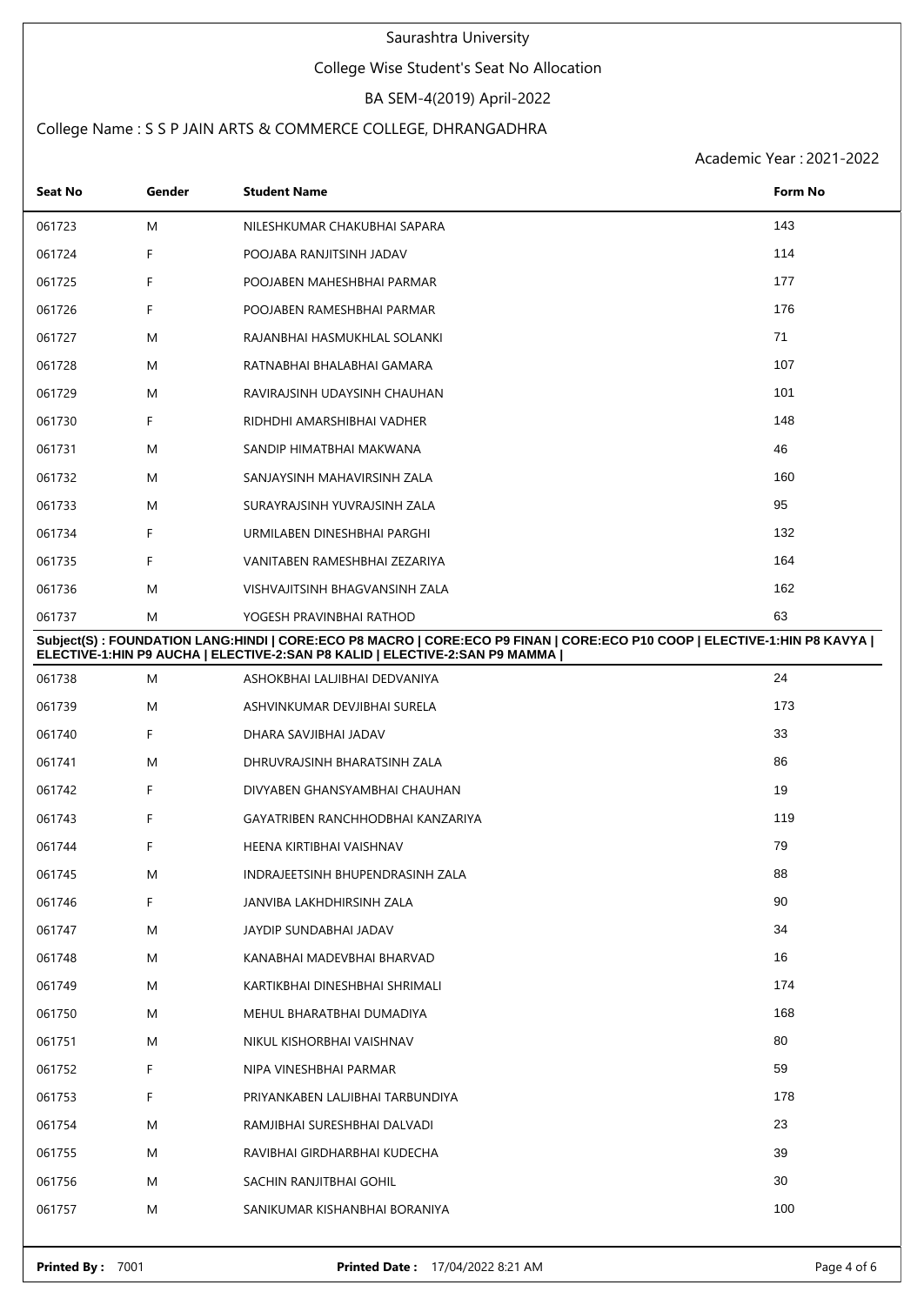### College Wise Student's Seat No Allocation

## BA SEM-4(2019) April-2022

## College Name : S S P JAIN ARTS & COMMERCE COLLEGE, DHRANGADHRA

| Seat No          | Gender | <b>Student Name</b>                                                                                                                                                                                          | <b>Form No</b> |
|------------------|--------|--------------------------------------------------------------------------------------------------------------------------------------------------------------------------------------------------------------|----------------|
| 061758           | M      | SANJAYKUMAR BHARATBHAI ZINZUVADIYA                                                                                                                                                                           | 166            |
| 061759           | M      | SHAILESHBHAI LAXMANBHAI NAYKA                                                                                                                                                                                | 52             |
| 061760           | M      | SHRAVANBHAI RAMABHAI VINDHANI                                                                                                                                                                                | 151            |
| 061761           | F      | SONALBEN NAGARBHAI SAGATHIYA                                                                                                                                                                                 | 67             |
| 061762           | M      | UMANGKUMAR RAJENDRAKUMAR UPADHYAY                                                                                                                                                                            | 74             |
| 061763           | M      | VIJAYBHAI TRIBHOVANBHAI KOLI                                                                                                                                                                                 | 122            |
| 061764           | M      | VIJAYBHAI PRAHALADBHAI KURIYA                                                                                                                                                                                | 125            |
| 061765           | M      | VIPUL THOBHANBHAI BHARVAD                                                                                                                                                                                    | 18             |
| 061766           | F      | VISHA RAMESHBHAI PATHAR                                                                                                                                                                                      | 60             |
| 061767           | M      | YUVRAJSINH CHAKUBHA ZALA                                                                                                                                                                                     | 163            |
|                  |        | Subject(S): FOUNDATION LANG:HINDI   CORE:GUJ P8 ABHIY   CORE:GUJ P9 ADHYA   CORE:GUJ P10 MADH   ELECTIVE-1:HIN P8 KAVYA  <br>ELECTIVE-1:HIN P9 AUCHA   ELECTIVE-2:PSY P8 PSYCH   ELECTIVE-2:PSY P9 SOCIA     |                |
| 061768           | F      | DAYABEN KHODABHAI HALANI                                                                                                                                                                                     | 111            |
| 061769           | M      | GAUTAMBHAI VINODBHAI DEGAMA                                                                                                                                                                                  | 25             |
| 061770           | F      | JAYABEN KANUBHAI PARMAR                                                                                                                                                                                      | 134            |
| 061771           | F      | JYOTSANABEN MAHESHBHAI VORA                                                                                                                                                                                  | 81             |
| 061772           | M      | KARANKUMAR VALLABHBHAI BHUNATAR                                                                                                                                                                              | 98             |
| 061773           | F      | KRISHNABEN JAGJIVANBHAI VAGHELA                                                                                                                                                                              | 76             |
| 061774           | F      | RENUKABEN NANDLAL PARMAR                                                                                                                                                                                     | 135            |
| 061775           | F      | VARSHABEN MANSUKHBHAI DADRECHA                                                                                                                                                                               | 102            |
|                  |        | Subject(S) : FOUNDATION LANG:HINDI   CORE:GUJ P8 ABHIY   CORE:GUJ P9 ADHYA   CORE:GUJ P10 MADH   ELECTIVE-1:HIN P8 KAVYA  <br>ELECTIVE-1: HIN P9 AUCHA   ELECTIVE-2: SAN P8 KALID   ELECTIVE-2: SAN P9 MAMMA |                |
| 061776           | M      | AKSHAYBHAI KISHORBHAI PALANI                                                                                                                                                                                 | 53             |
| 061777           | F      | ANJUBA NARVIRSINH ZALA                                                                                                                                                                                       | 82             |
| 061778           | M      | ARBAZKHAN AYUBKHAN MALEK                                                                                                                                                                                     | 47             |
| 061779           | F      | ARCHANA BHARATBHAI JADAV                                                                                                                                                                                     | 112            |
| 061780           | F      | ASHMITABA MUKESHSINH ZALA                                                                                                                                                                                    | 83             |
| 061781           | F      | BANSI RAJUBHAI MARUDA                                                                                                                                                                                        | 49             |
| 061782           | F      | BHUMIKA SUKHADEVBHAI LAKUM                                                                                                                                                                                   | 41             |
| 061783           | M      | DASHRATHBHAI VINODBHAI PALANI                                                                                                                                                                                | 54             |
| 061784           | M      | DHAVALKUMAR BHARATBHAI SAVADIYA                                                                                                                                                                              | 144            |
| 061785           | M      | DIVYARAJSINH ANIRUDHHSINH ZALA                                                                                                                                                                               | 154            |
| 061786           | F      | JALPABEN DILIPBHAI SAPARA                                                                                                                                                                                    | 142            |
| 061787           | M      | JAYPALBHAI MANGABHAI PALANI                                                                                                                                                                                  | 55             |
| 061788           | M      | KAPIL CHANDULAL PARMAR                                                                                                                                                                                       | 57             |
| 061789           | M      | KULDIPBHAI MAHESHBHAI PALANI                                                                                                                                                                                 | 56             |
| 061790           | F      | LINABA PRAVINSINH ZALA                                                                                                                                                                                       | 157            |
| 061791           | F      | MADHVIBAHEN GHANSHYAMBHAI JADAV                                                                                                                                                                              | 113            |
| Printed By: 7001 |        | Printed Date: 17/04/2022 8:21 AM                                                                                                                                                                             | Page 5 of 6    |